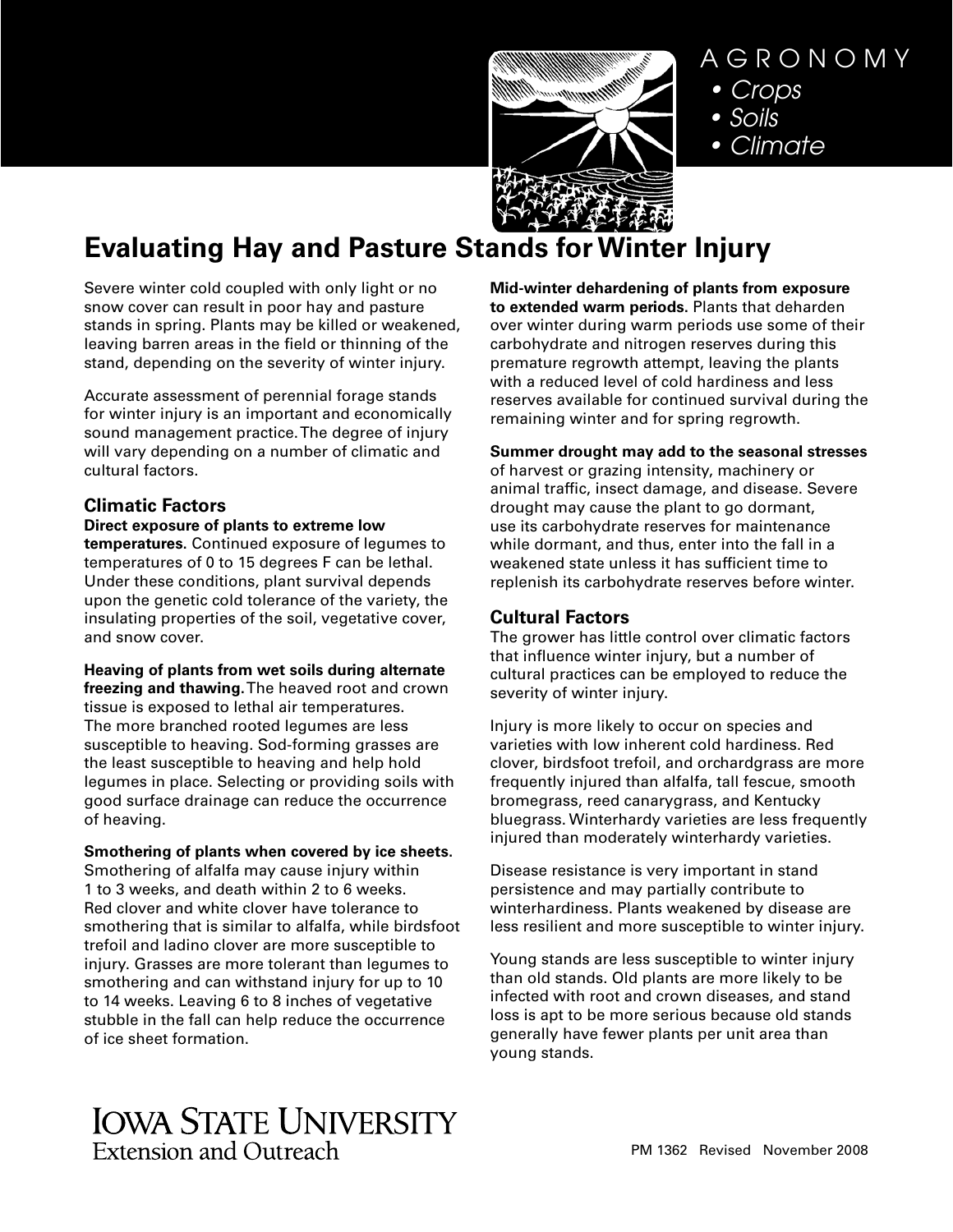|  |  | Table 1. Risk assessment of alfalfa harvest schedules in lowa.* |  |  |  |  |  |  |  |
|--|--|-----------------------------------------------------------------|--|--|--|--|--|--|--|
|--|--|-----------------------------------------------------------------|--|--|--|--|--|--|--|

|                 |               | Risk              |                     |
|-----------------|---------------|-------------------|---------------------|
| <b>Location</b> | High          | Medium            | Low                 |
| Southern Iowa   | 5 cuts        | 4 summer cuts     | 2-3 summer + 1 late |
| Northern Iowa   | 4 summer cuts | 3 summer + 1 late | 3 summer            |
|                 |               |                   |                     |

\*Barnhart, 1985

| Table 2. Age of stand and rating of winter survival. |  |  |
|------------------------------------------------------|--|--|
|------------------------------------------------------|--|--|

| Year              | Good  | Marginal*                | <b>Consider reseeding</b> |
|-------------------|-------|--------------------------|---------------------------|
|                   |       | plants per square foot - |                           |
| Yr. after seeding | $+12$ | 8 to 12                  | less than 8               |
| $\overline{2}$    | +8    | $5$ to $6$               | less than 5               |
| $3***$            | +6    | 4 to 5                   | less than 4               |
| $3***$            | $+6$  | 4 to 5                   | less than 4               |
| 4 and older**     | +4    | 3 to 4                   | less than 3               |

\*Alfalfa plants in thin stands often produce more individual stems per plant and compensate some in yield potential \*\*If 50 percent or more of the plants have crown or root rot, consider reseeding.

Injury is less severe where a grass is present. Grass reduces heaving of legumes and helps catch snow and provide insulation to crowns. Stand survival of grasses such as smooth bromegrass and reed canarygrass is excellent even under the most severe Iowa winters.

Injury occurs more frequently where fall cutting or overgrazing is practiced. Fall cutting or grazing may not allow for accumulation of adequate carbohydrate reserves for the winter or leave stubble to catch snow.

High frequency of harvest or intense fall grazing increases the risk of winter injury and reduces stand persistence. Table 1 provides a risk assessment of alfalfa harvest schedules on stand persistence in Iowa.

Injury is less severe where a good annual soil fertility program is followed. The only exception would be fall applied nitrogen on grasses that would encourage strong vegetative growth when the plant should be going dormant.

# **Stand Evaluation**

Winter-injured plants often are slow to recover in spring, so a quick decision to destroy a winter injured stand is not recommended. When evaluating winter injury, consider both the number of plants per square foot and the age of the stand. Crown and root diseases also have a major effect on stand reduction of legumes, so plants should be checked for dead, dying, or diseased tissue.

### **Alfalfa**

Wait until the spring regrowth is about 3 to 4 inches high. Select random stand count sites. Check a 1-square-foot site for every 5 to 10 acres. Dig up all of the plants in the 1-square-foot area. Pick at the crown and buds with a knife to determine if the tissue is still alive. Also split the taproots to determine if they are firm and creamywhite, or yellowish-brown and decaying. Do not confuse brown decaying tissue with taproot bark tissue. Count only the healthy plants. More than 50 percent of the taproot should be disease free. Figure 1 can be used as a guide for rating injury. Table 2 can be used to help rate the stand.

### **Pastures**

Evaluate other legumes similar to alfalfa. The ability of red clover, white clover, and birdsfoot trefoil to reseed may compensate for some stand loss. Sod-forming grasses may spread and fill in for thin stands; bunch type grasses will not. For a legume in a legume-grass mix, consider the "marginal" values given in table 2 as "good." Table 3 rates winterhardiness of grasses and legumes.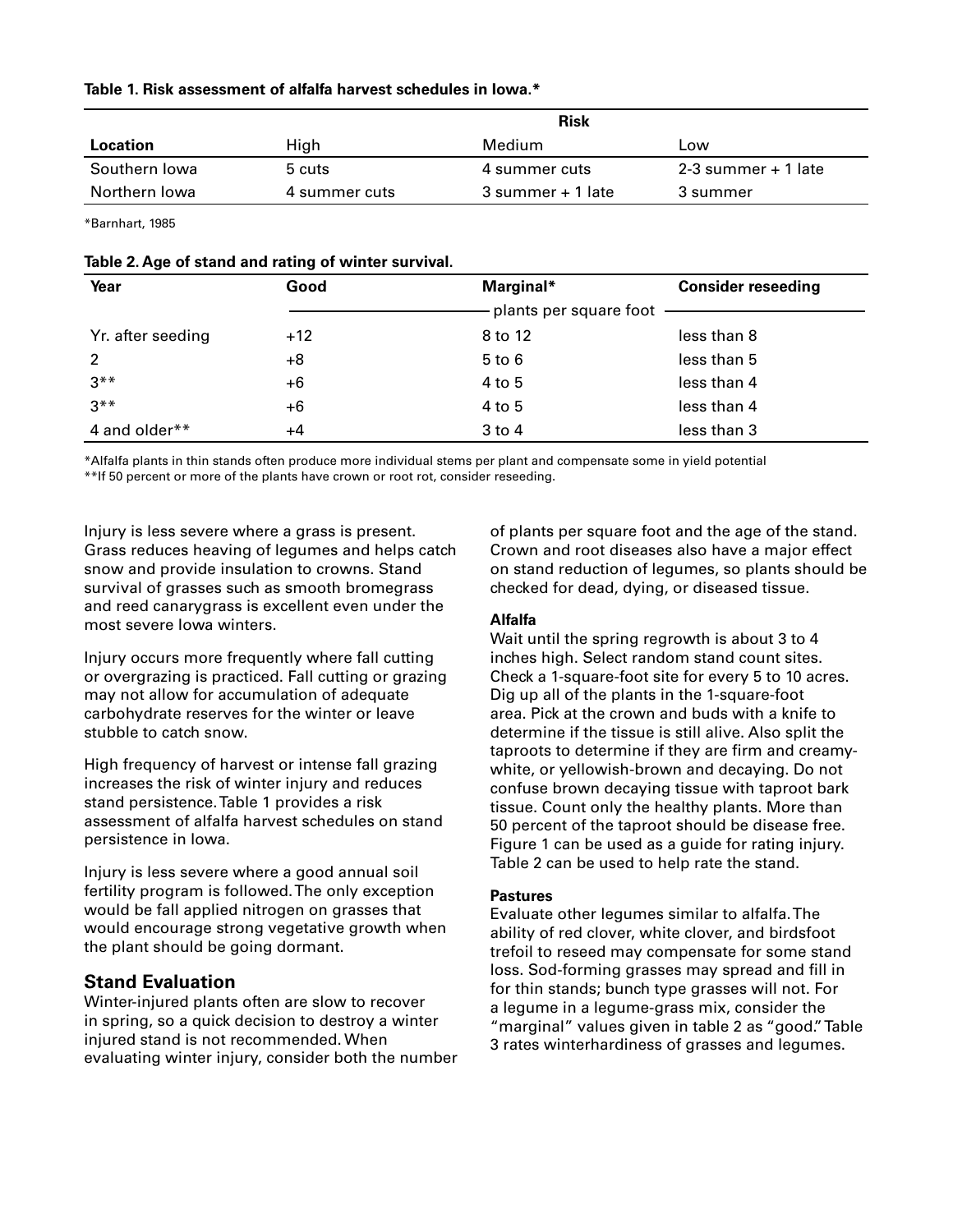



## **Management Options for Winter-Injured Stands**

Management alternatives to consider depend on severity of winter injury, age of stand, and grower needs.

#### **Alfalfa**

1. If the stand is "marginal," it may be best to leave it and obtain what forage will be produced. Delaying first harvest until one-half to full bloom will let the stand regain productive vigor, then a normal cutting schedule could be resumed. Cutting after Sept. 1 is not recommended if the stand is to be kept another year.

2. If the legume in a legume-grass mix has decreased by more than 50 percent, but the grass stand is good, applying nitrogen fertilizer to stimulate grass production over that of the legume may be beneficial.

3. Options after first harvest include keeping the stand or destroying the damaged stand and planting an alternative crop. However, under dry soil conditions, any alternative crop following alfalfa is questionable because the alfalfa stand will have depleted the subsoil moisture.

4. For unacceptable or damaged alfalfa stands, reseeding alfalfa into an injured stand may be desired. Successful reseeding of alfalfa will depend largely on age of stand and cause of plant injury such as disease or lethal winter climate.

#### **Table 3. Winterhardiness (WH) and drought (DR) tolerance ratings.\***

|                    | Rating |    |
|--------------------|--------|----|
|                    | WН     | DR |
| <b>Grasses</b>     |        |    |
| Smooth bromegrass  | F      | G  |
| Reed canarygrass   | F      | G  |
| Switchgrass        | F      | F  |
| Big bluestem       | F      | F  |
| Kentucky bluegrass | F      | P  |
| Timothy            | G      | F  |
| Orchardgrass       | F      | F  |
| <b>Tall fescue</b> | F      | G  |
| Legumes            |        |    |
| Alfalfa            | G      | G  |
| Crownvetch         | G      | G  |
| Birdsfoot trefoil  | G      | F  |
| Sweet clover       | G      | F  |
| Red clover         | F      | P  |
| White clover       | F      | Р  |
| Alsike clover      | F      | Р  |
| Lespedeza          | P      | G  |

\*E=excellent, G=good, F=fair, P=poor

**• For stands 2 years old or older**, autotoxicity of alfalfa may cause renovation problems. Autotoxicity is not well understood but it seems to be caused by water soluable toxins from decomposition of old alfalfa tissue (roots and top-growth). Younger stands (within 12 to 15 months of the original planting) probably have not developed a high enough level of autotoxicity in the soil to interfere with reseeding.

**• Older stands with less than 25 percent of the plants remaining** (1 plant or less per square foot) may be interseeded with red clover if the stand will be maintained for hay harvest for only 1 to 2 more years. Otherwise, this stand would not be considered an economical 'keeper.'

**• Older stands with 25 to 50 percent of the plants remaining** in the stand are not recommended for interseeding with alfalfa because of autotoxicity. However, interseeding red clover or a grass into a uniformly thin stand of alfalfa may be beneficial. It usually is recommended to destroy these stands and rotate to a different crop.